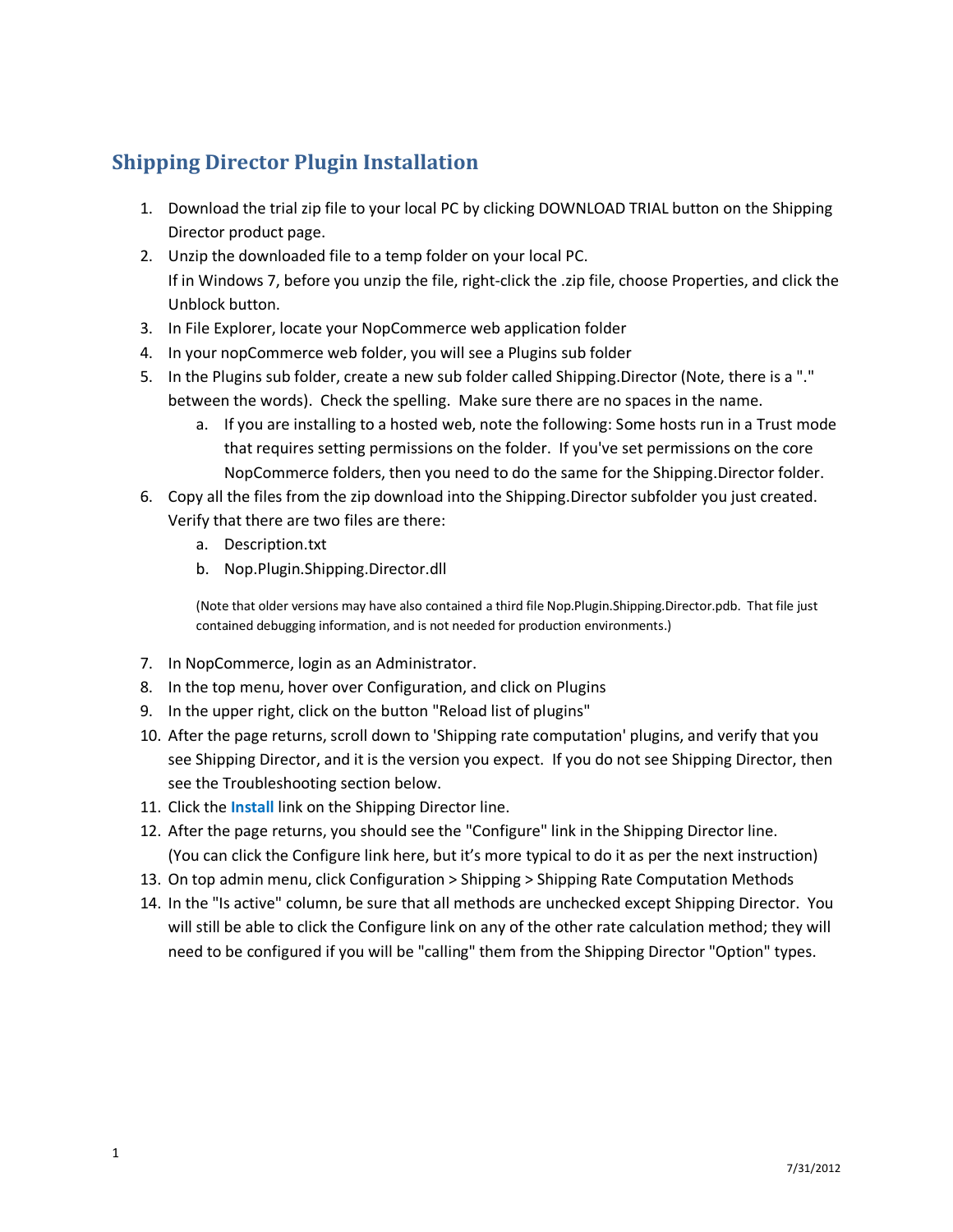## **Purchasing Shipping Director**

If you are satisfied with Shipping Director and want to purchase a license, be sure to check the System Log to get the exact URL (or Domain) from the Shipping Director information log entry. When an initial rate calculation is done by Shipping Director (e.g. estimate shipping), it will log a message in the System > Log. In Trial/Evaluation mode, this message will include the URL and Domain. You will need the URL (or domain) logged to purchase the product license (each unique URL/Domain requires a license). Be sure to copy it exactly. It may or may not have a trailing "/"; if it has the "/", be sure to include it. Do not enter any prefix like "http://".

Be sure the trial meets your needs before you purchase the product. The trial allows for up to 5 rate calculations per 'load'; you can continue evaluating by restarting the nopCommerce web application or reloading the plugins as described above. Also, the current trial expires at the end of the month

After you purchase the plugin and made payment (PayPal), you can go to My Account > Downloadable Products to download the license file. Place the License.txt file in the Shipping.Director plugin folder. If you have the Trial version, you do not need to re-install the Shipping Director plugin. Just re-load plugins, and the presence of the License.txt file will make the Shipping.Director fully active.

(Note: Uninstalling the Shipping Director plugin will remove the table in the database that stores the options / expressions. You may want to back these up in some way before you uninstall.)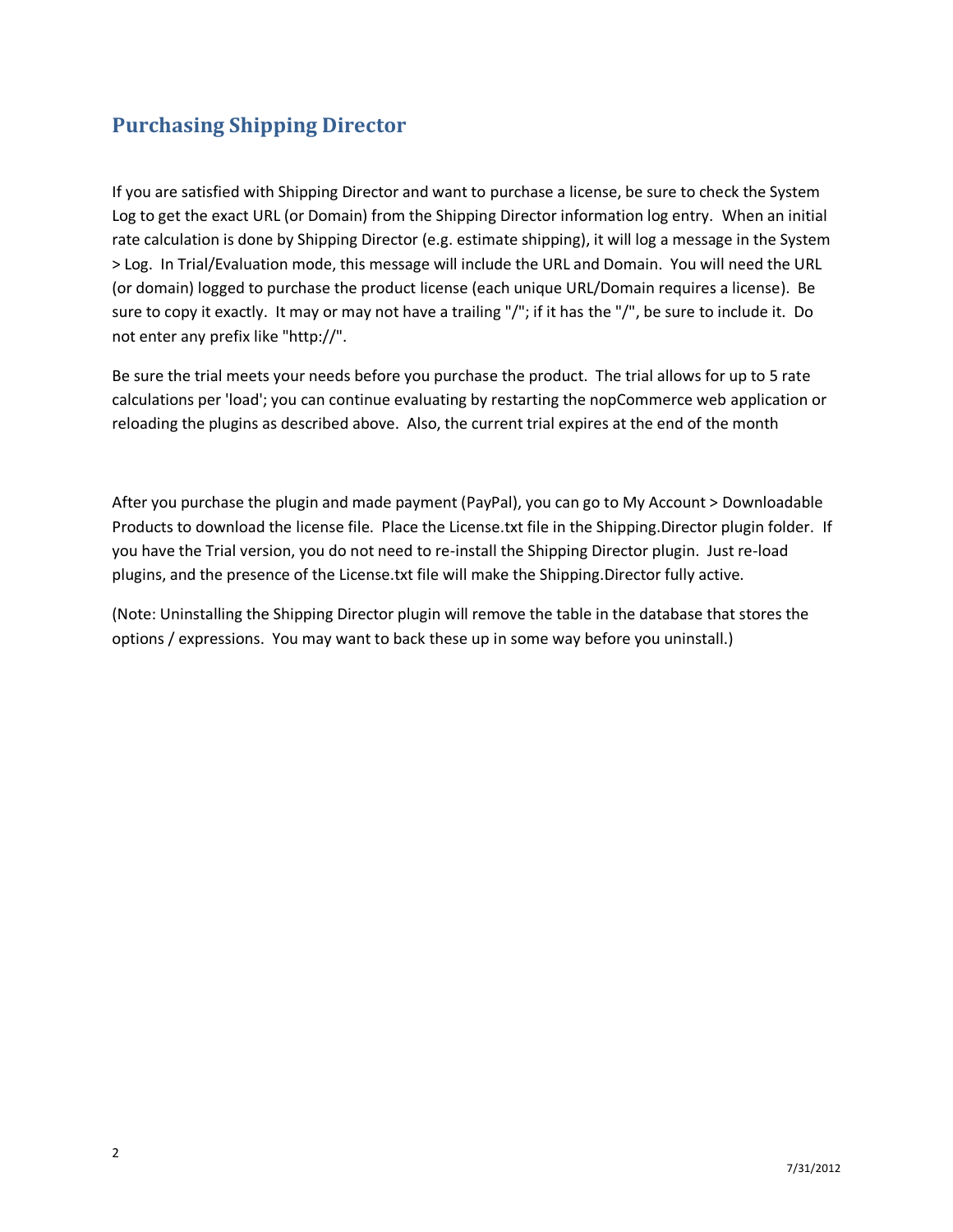## **Upgrading to a New Version of Shipping Director**

Upgrades to new versions of Shipping Director are free of charge within the same major version (e.g. 1.01, 1.02, 1.03, …). A major version upgrade (e.g. 1.05 to 2.01) typically requires an upgrade purchase (typically 50% of full cost for those with a prior version).

If you already have a version installed in the Plugins/Shipping.Director folder, then back it up, and then overwrite the files from what's in the new downloaded .zip file. You do not need a new License.txt file. After you've uploaded/overwritten your files, you need to restart NopCommerce, or reload plugins. Either

a) Login in as Administrator, go to Administration. Click "Restart application" (upper right), or

b) Login in as Administrator, go to Administration > Configuration > Plugins > click the button "Reload list of Plugins"

In Configuration > Plugins, scroll down to Shipping Director, and verify that it has the new version you expect.